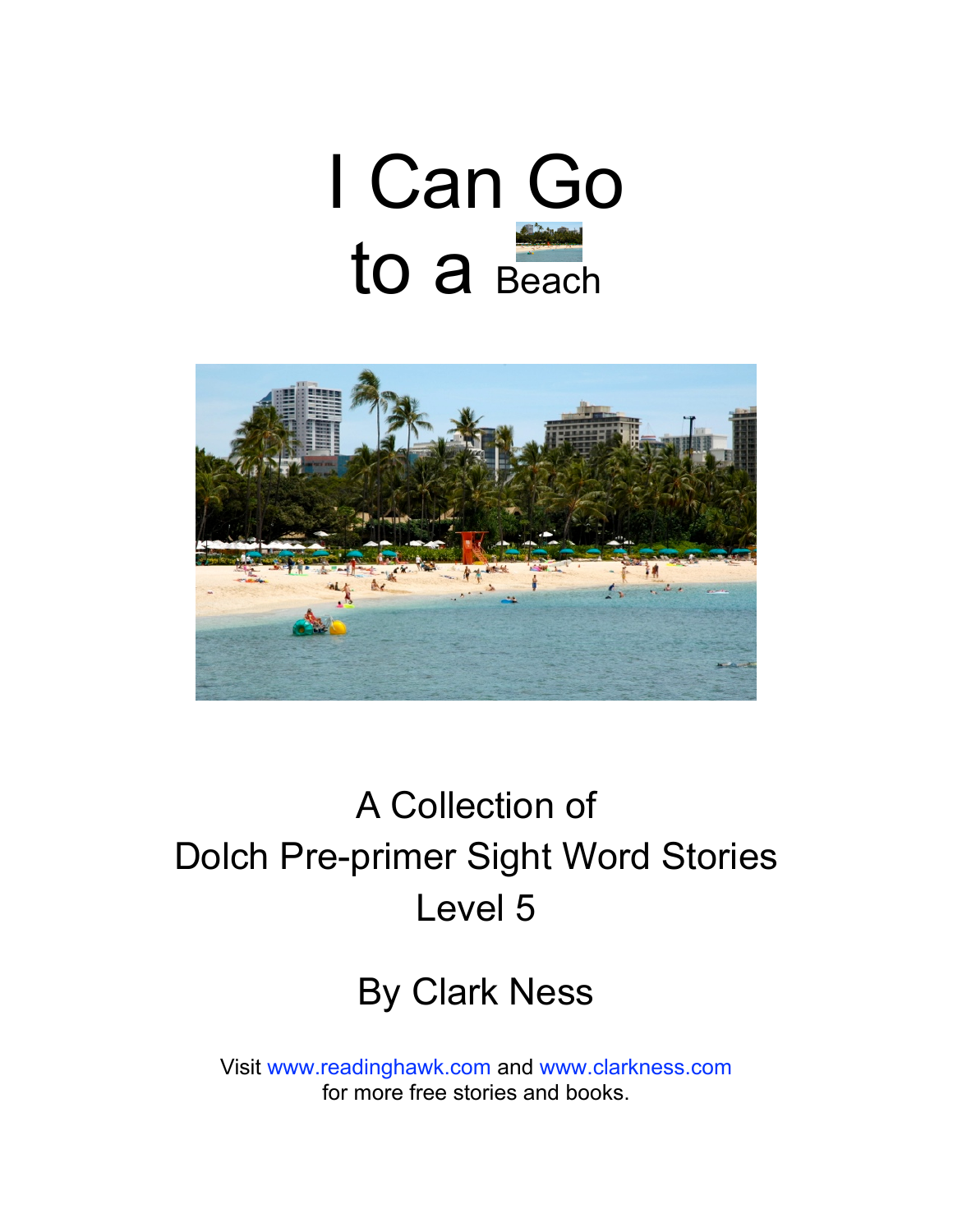

Honolulu, Hawaii USA



# "I can go to a  $_{\text{beach}}$ ," said the  $_{\text{boy}}$ .

New words in Dolch pre-primer level 5: for, go, said, to

Words in Dolch pre-primer level 5: a, and, big, can, for, go, I, in, is, it, red, said, see, the, to, you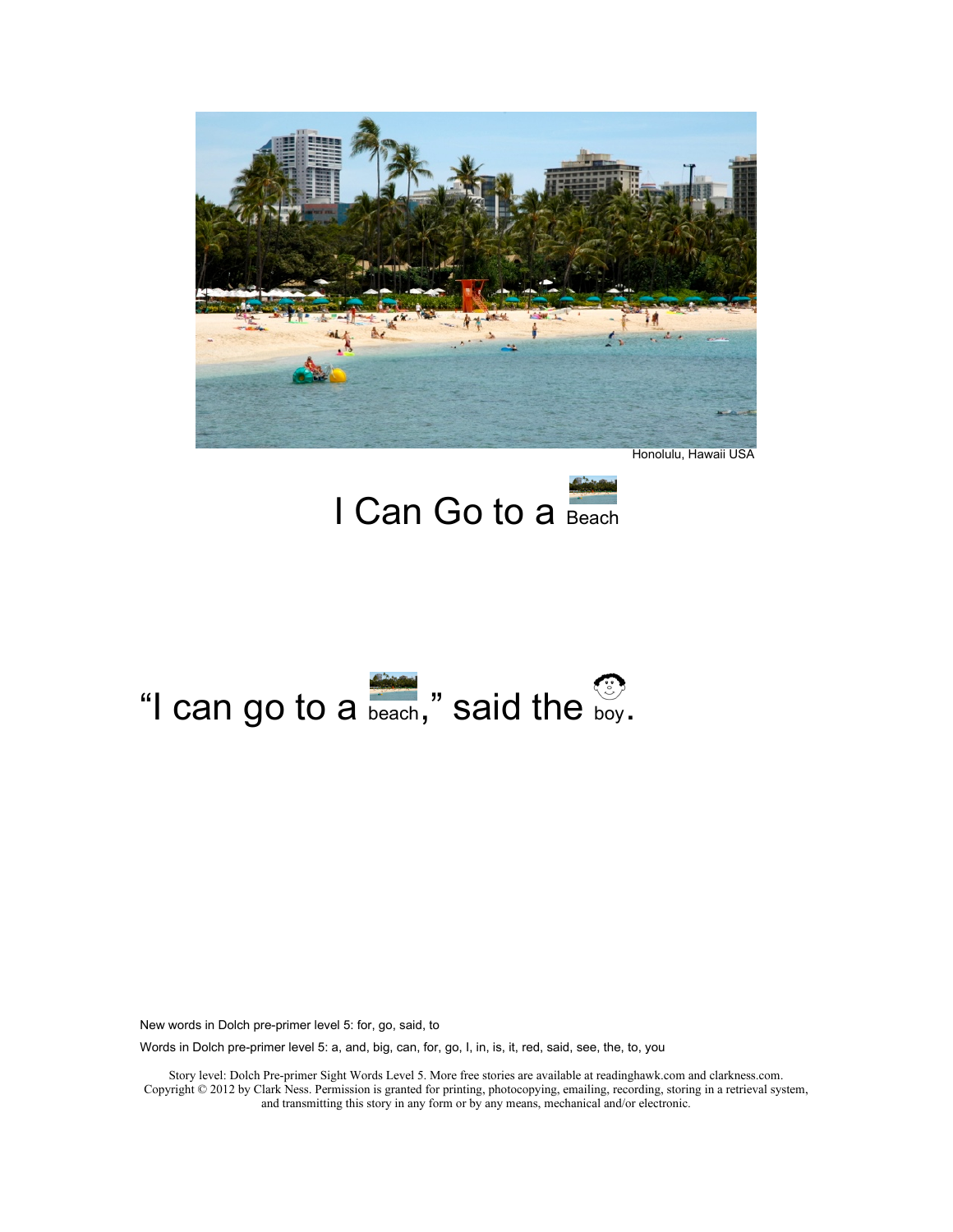

Denali National Park and Preserve, Alaska USA





New words in Dolch pre-primer level 5: for, go, said, to

Words in Dolch pre-primer level 5: a, and, big, can, for, go, I, in, is, it, red, said, see, the, to, you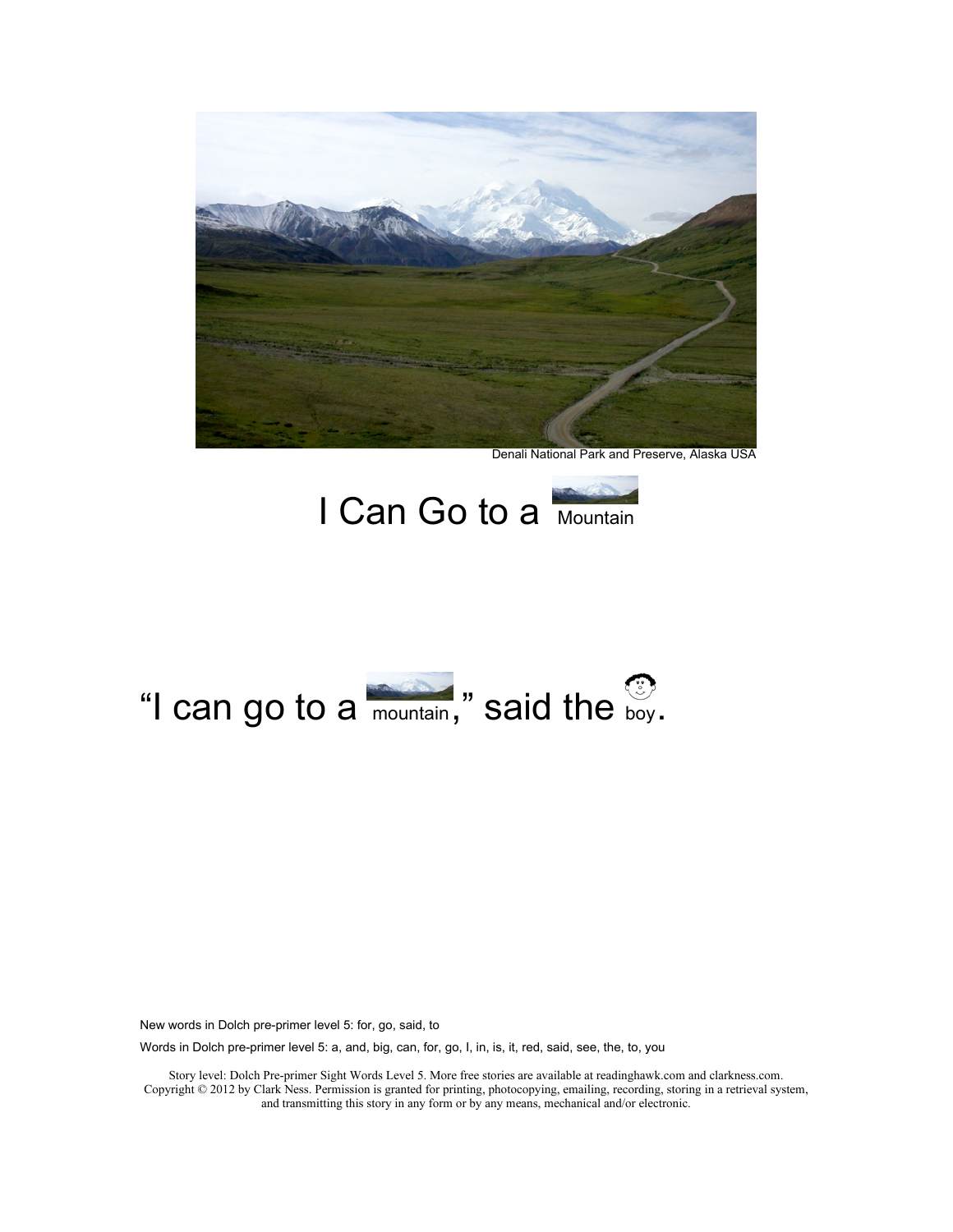

#### I Can Go to a Waterfall

## "I can go to a  $_{\text{waterfall}}$ ," said the  $_{\text{boy}}$ .

New words in Dolch pre-primer level 5: for, go, said, to

Words in Dolch pre-primer level 5: a, and, big, can, for, go, I, in, is, it, red, said, see, the, to, you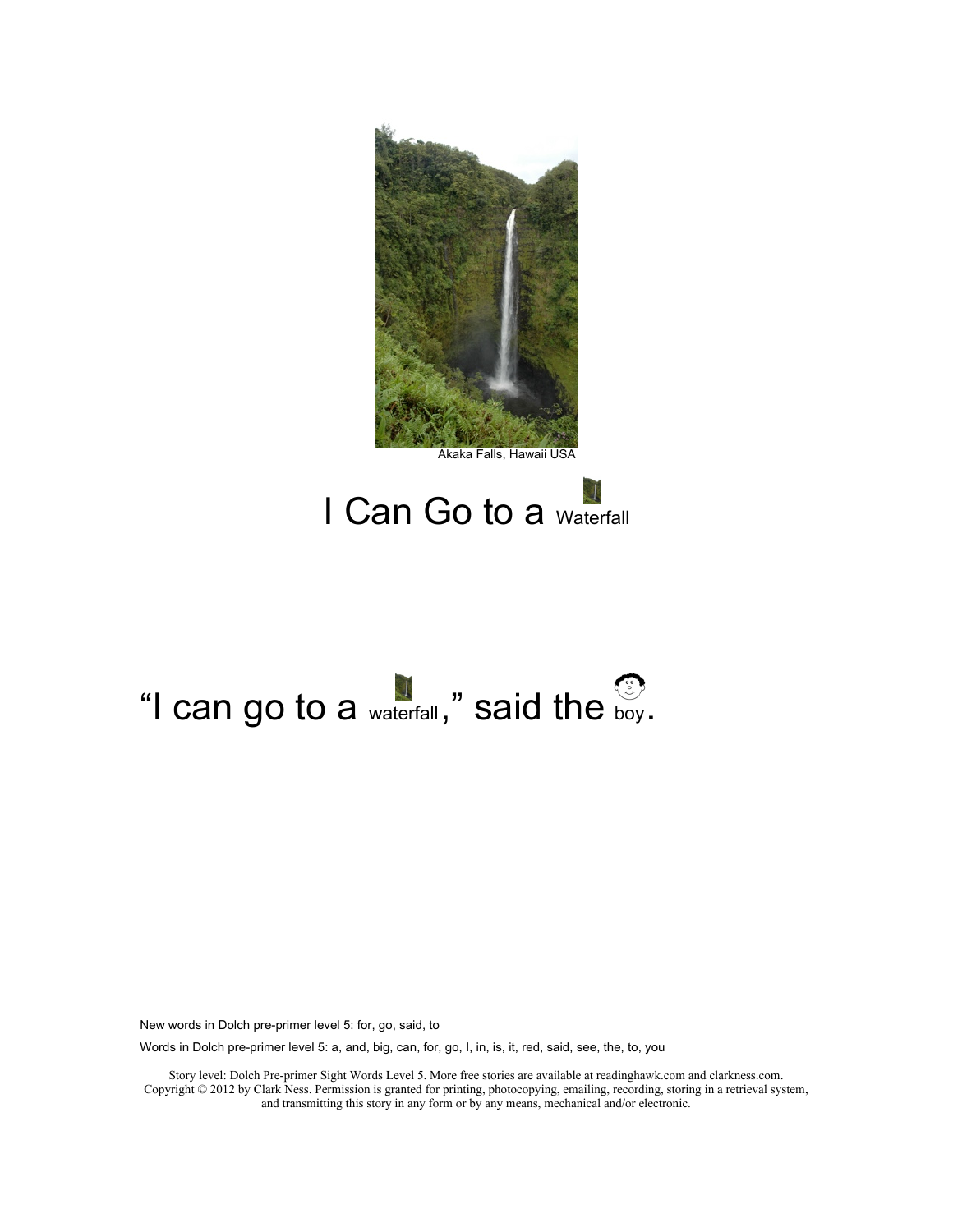



## "The  $_{\text{banna}}$  is for you," said the  $_{\text{boy}}$ .

New words in Dolch pre-primer level 5: for, go, said, to

Words in Dolch pre-primer level 5: a, and, big, can, for, go, I, in, is, it, red, said, see, the, to, you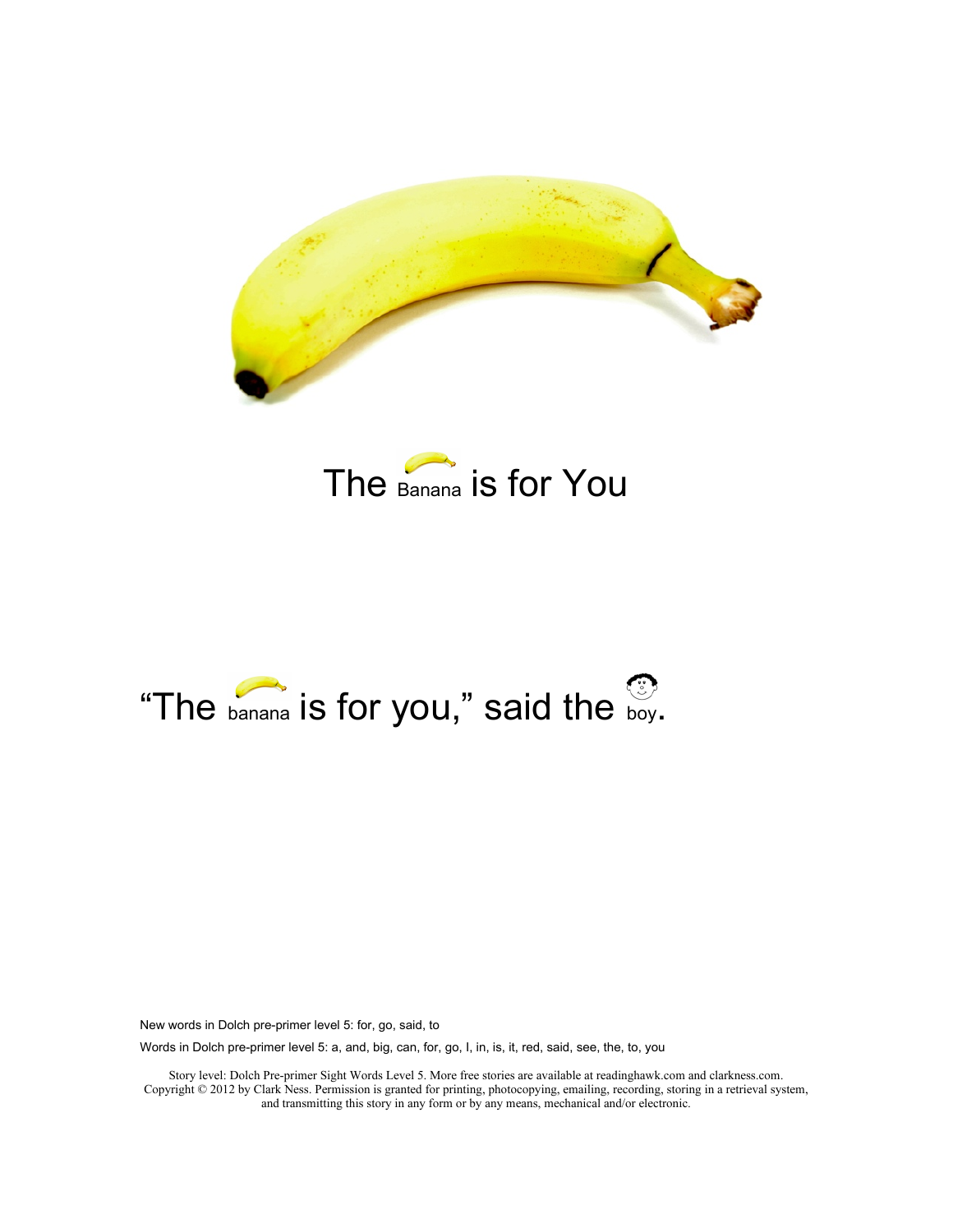





Words in Dolch pre-primer level 5: a, and, big, can, for, go, I, in, is, it, red, said, see, the, to, you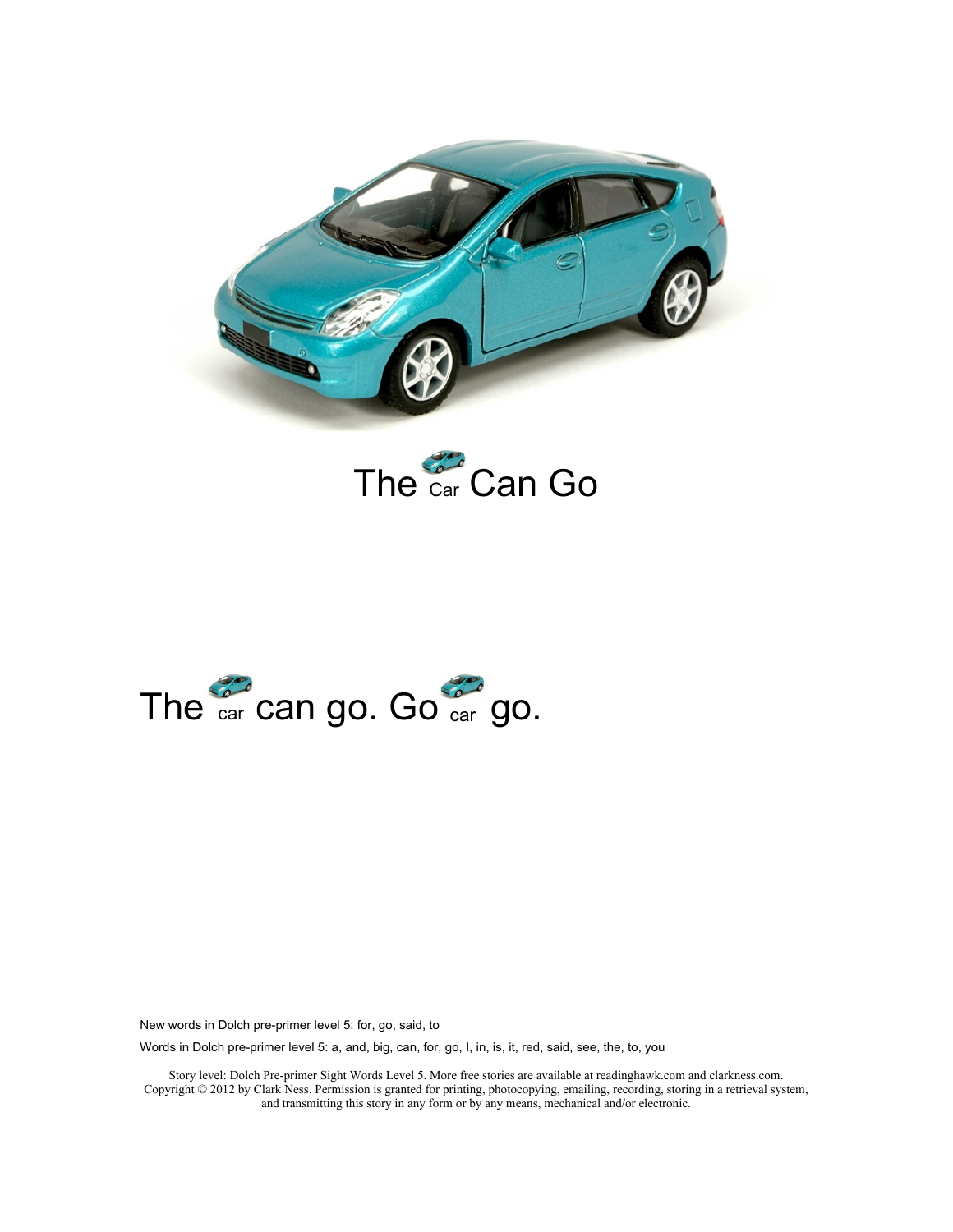

### The  $E_{gg}$  is for You

## "The  $_{\text{egg}}$  is for you," said the  $_{\text{boy}}$ .

New words in Dolch pre-primer level 5: for, go, said, to

Words in Dolch pre-primer level 5: a, and, big, can, for, go, I, in, is, it, red, said, see, the, to, you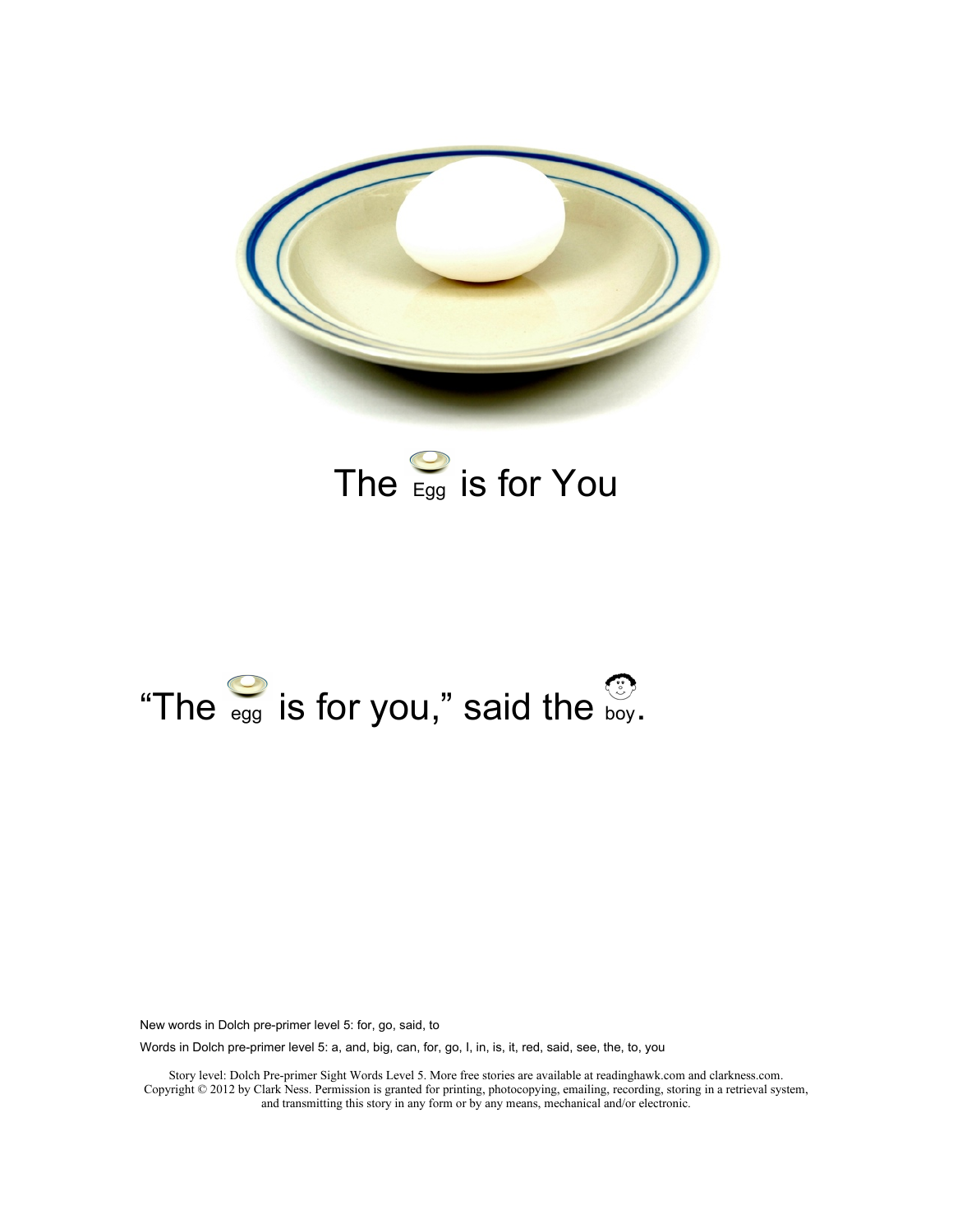

#### The <sub>Orange</sub> is for You

## "The  $_{\text{orange}}$  is for you," said the  $_{\text{boy.}}$

New words in Dolch pre-primer level 5: for, go, said, to

Words in Dolch pre-primer level 5: a, and, big, can, for, go, I, in, is, it, red, said, see, the, to, you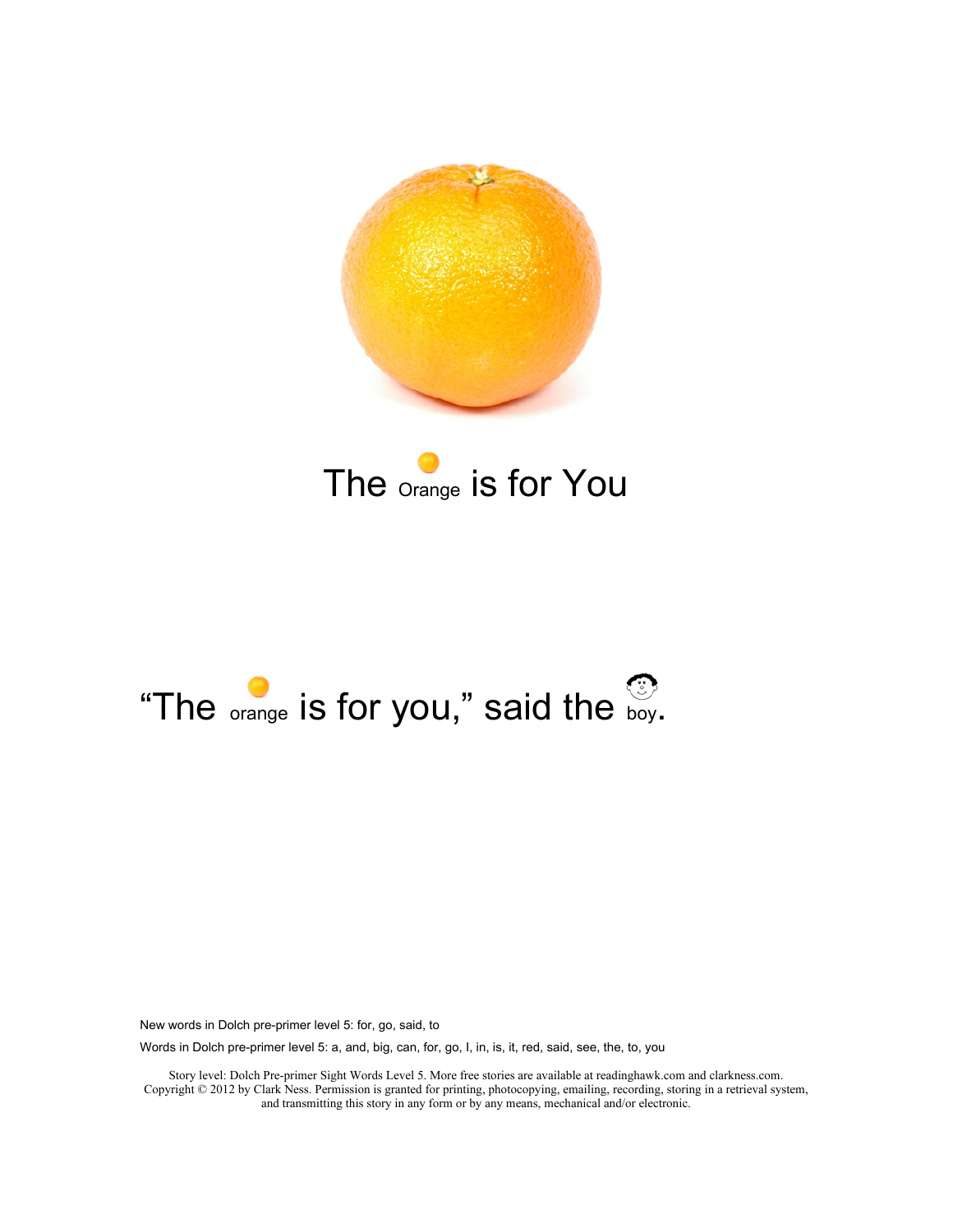

#### The Pear is for You

## "The pear is for you," said the boy.

New words in Dolch pre-primer level 5: for, go, said, to

Words in Dolch pre-primer level 5: a, and, big, can, for, go, I, in, is, it, red, said, see, the, to, you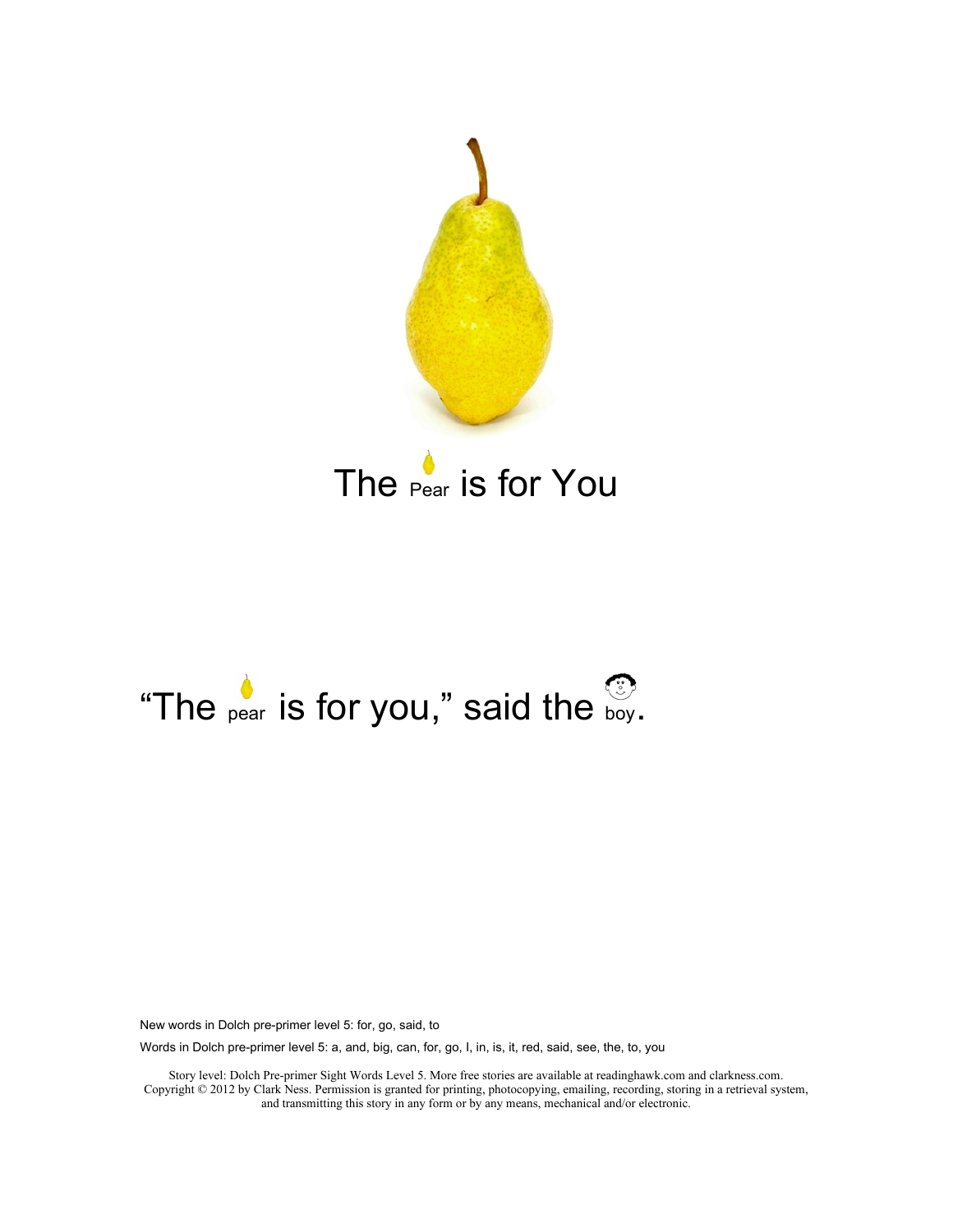

# "I see a  $\bigcirc$ <sub>circle</sub>," said the  $\bigcirc$ <sub>boy</sub>.

New words in Dolch pre-primer level 5: for, go, said, to

Words in Dolch pre-primer level 5: a, and, big, can, for, go, I, in, is, it, red, said, see, the, to, you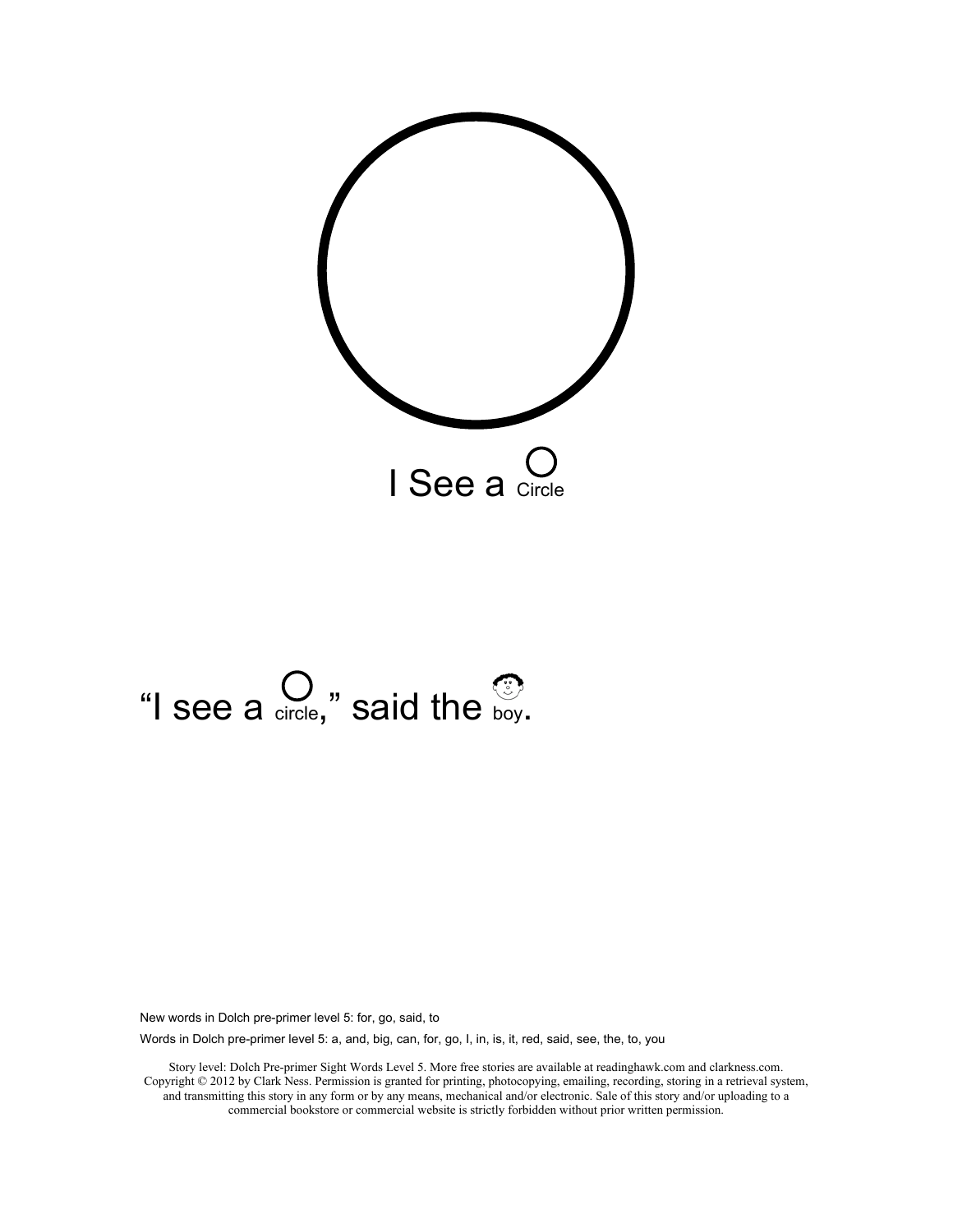



Words in Dolch pre-primer level 5: a, and, big, can, for, go, I, in, is, it, red, said, see, the, to, you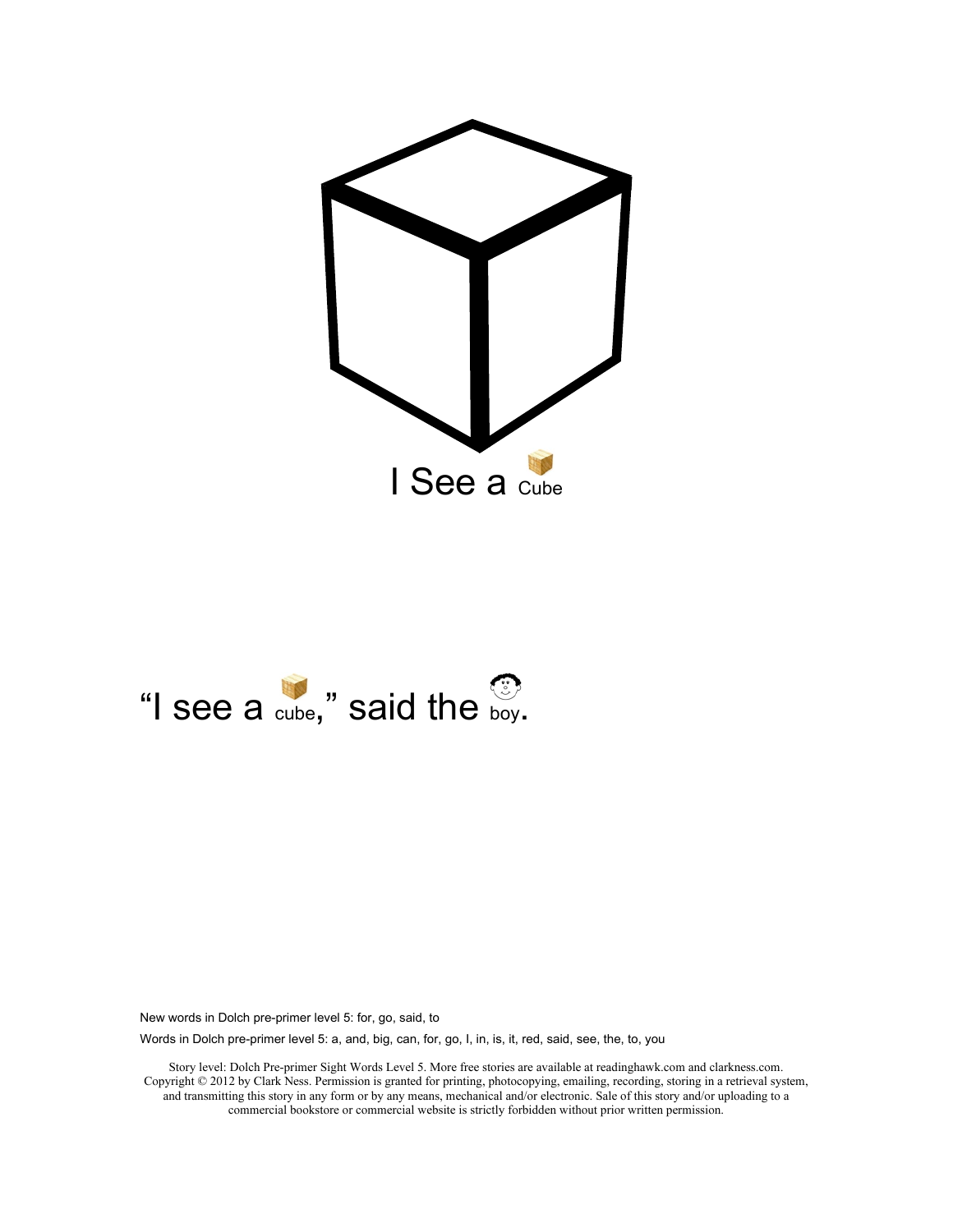



Words in Dolch pre-primer level 5: a, and, big, can, for, go, I, in, is, it, red, said, see, the, to, you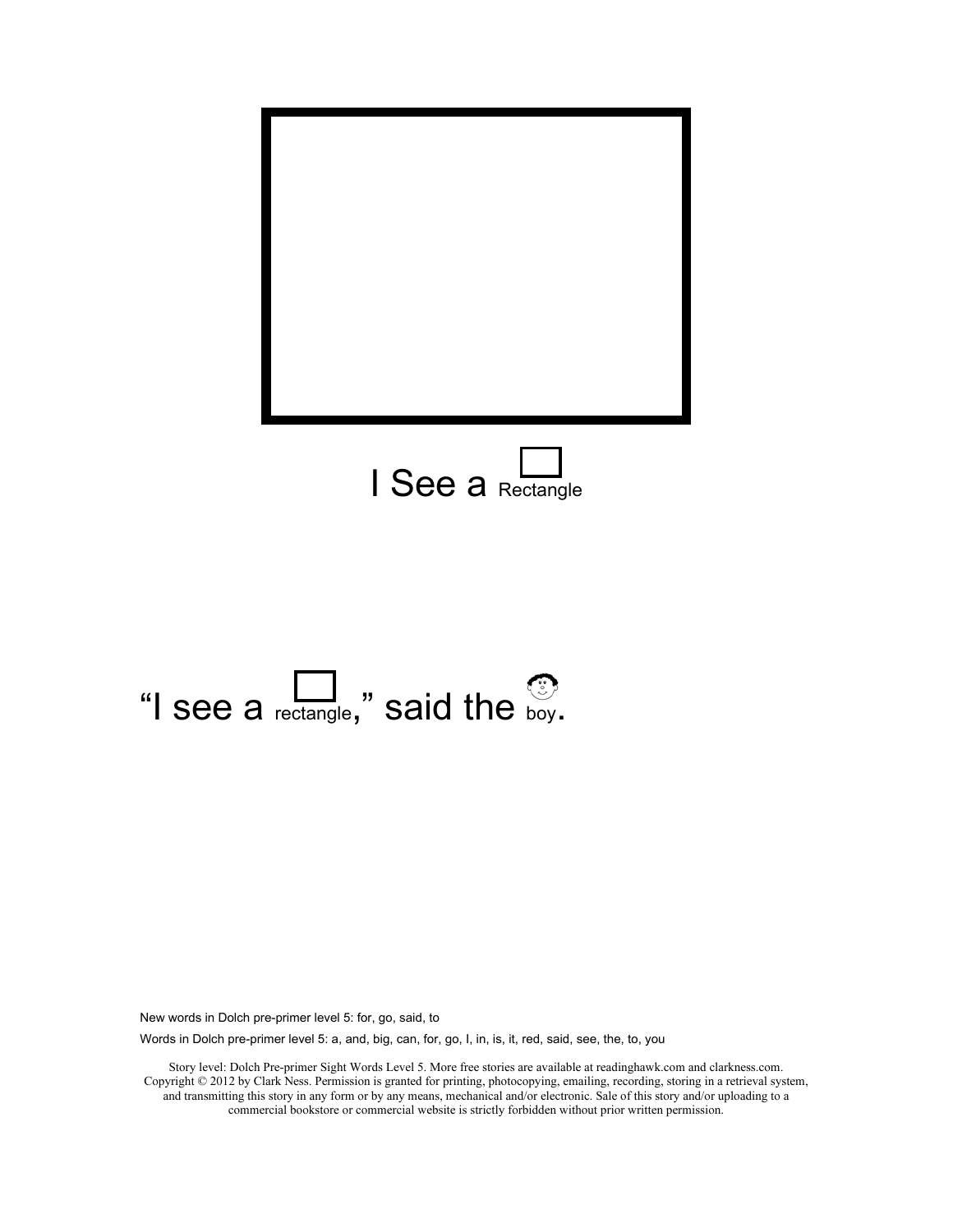





Words in Dolch pre-primer level 5: a, and, big, can, for, go, I, in, is, it, red, said, see, the, to, you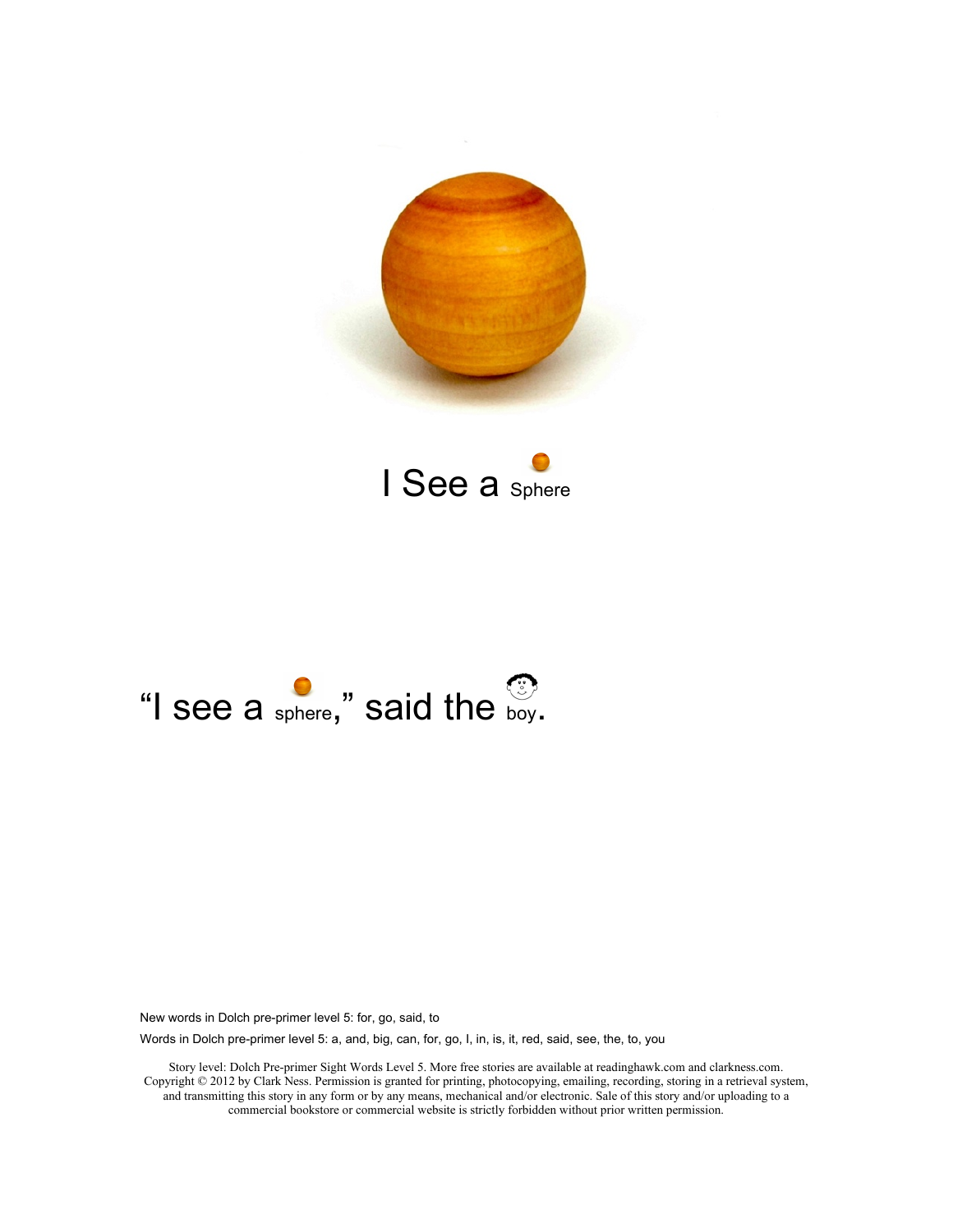

# "I see a  $\sum_{\text{square}}$ ," said the boy.

New words in Dolch pre-primer level 5: for, go, said, to

Words in Dolch pre-primer level 5: a, and, big, can, for, go, I, in, is, it, red, said, see, the, to, you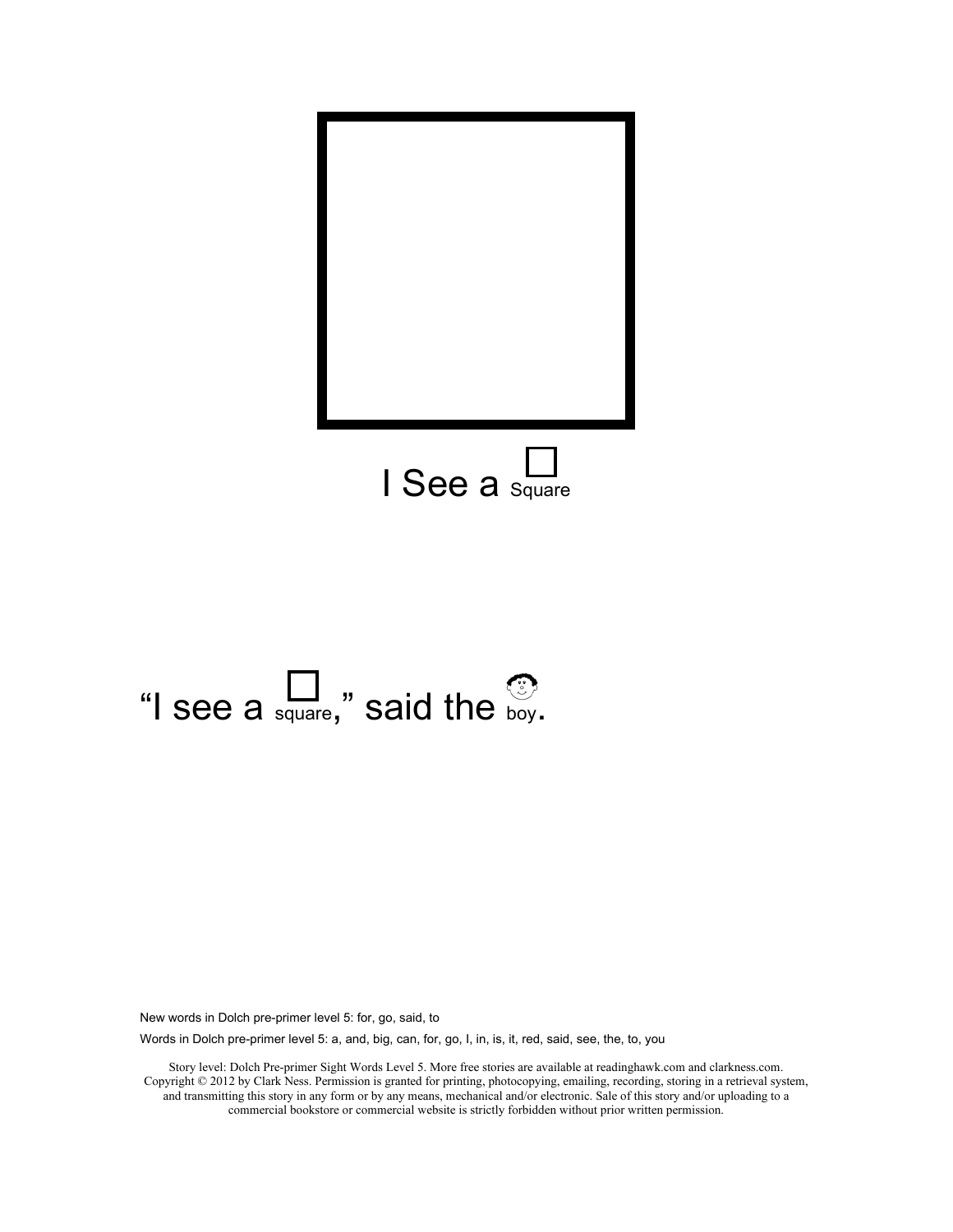

## "I see a  $\mathbf{\hat{x}}$ ," said the boy.

New words in Dolch pre-primer level 5: for, go, said, to

Words in Dolch pre-primer level 5: a, and, big, can, for, go, I, in, is, it, red, said, see, the, to, you